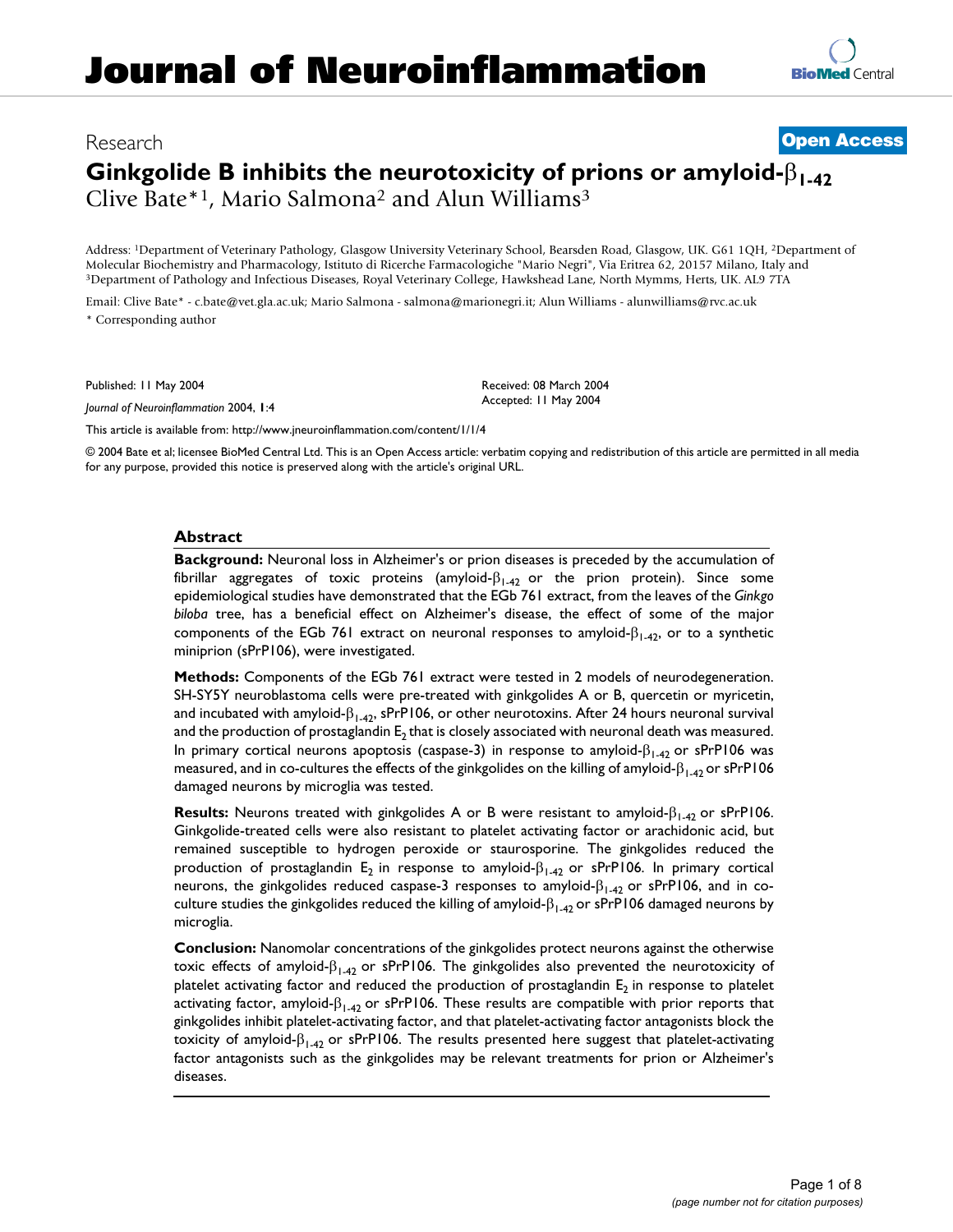### **Background**

The symptoms of Alzheimer's disease (AD), or the transmissible spongiform encephalopathies, otherwise known as the prion diseases, are thought to arise after the dysfunction or degeneration of neurons. In these diseases, extracellular aggregates of insoluble, misfolded, fibrillar proteins are thought to cause the neuronal damage. In AD, fibrils consisting of amyloid-β peptides are formed following the cleavage of the amyloid precursor protein by γ-secretases [1]. In the prion diseases the cellular prion protein (designated PrPC) is converted into a diseaserelated isoforms (PrPd), in a process whereby a portion of the α-helix and random coil structure in  $PrP<sup>C</sup>$  is refolded into a β-pleated sheet [2].

Standard techniques to study the mechanisms of neuronal loss *in vitro* include incubating neuronal cells with peptides derived from the PrP protein [3] or from amyloid-β [4]. The neuronal injury induced by these peptides include events characteristic of apoptosis such as surface blebbing, chromatin condensation and DNA fragmentation [3]. In the present study we examined the neurotoxicity of fibrillar peptides by exposing the SH-SY5Y neuroblastoma cell line, or murine primary cortical neurons, to amyloid- $β_{1-42}$ , to a peptide derived from the human PrP protein (HuPrP82-146), or to a synthetic murine "miniprion" (sPrP106) [5]. Further studies examined the interactions between amyloid- $β<sub>1-42</sub>$  or sPrP106 damaged neurons and microglia.

Extracts from the leaves of the *Ginkgo biloba* tree are becoming increasingly popular as a treatment that is claimed to reduce memory loss and the symptoms of mild cognitive disorders including AD. However, there remains considerable debate regarding the mechanisms of action of these preparations, or even whether such preparations have any clinical benefit. While some published studies conclude that the use of a standardized extract of the leaves of the *Ginkgo biloba* tree (EGb 761) reduces the symptoms of mild cognitive disorders including AD [6-8], more recent studies have failed to show clinical benefit with other preparations [9]. In tissue culture studies the EGb 761 extract reduces amyloid-β aggregation and caspase-3 activity [10], and protects hippocampal neurons against amyloid-β [11]. Since the EGb 761 extract contains many compounds including ginkgolides and the flavonoglycosides myricetin or quercetin, it is not clear which of these compounds provide the protective effect. In the present study, the main components of the EGb 761 extract were examined for their effects on SH-SY5Y neuroblastoma cells, primary cortical neurons and microglia. Low concentrations of the ginkgolides A or B were shown to protect neurons against PrP peptides or amyloid- $\beta_{1-42}$ , and to reduce microglial killing of damaged neurons.

## **Methods**

#### *Cell lines*

The human neuroblastoma SH-SY5Y cell line (European Collection of Cell Cultures) was grown in RPMI-1640 culture medium supplemented with 2 mM glutamine, 100 U/ml penicillin, 100 µg/ml streptomycin and 5% foetal calf serum (FCS). Cells were plated at  $5 \times 10^4$  cells/well into 96 well plates and allowed to adhere overnight before use. Cells were pre-treated with test compounds for 3 hours before the addition of peptides and 24 hours later the survival of neurons was determined by treating cultures with WST-1 from Roche Diagnostics Ltd (Lewes, UK) for 3 hours. The amount of dye formed correlates to the number of metabolically active cells. Optical density was read on a spectrophotometer and percentage survival was calculated by reference to untreated cells incubated with WST-1 (100%). To measure prostaglandin  $E<sub>2</sub>$  production SH-SY5Y cells were plated at  $5 \times 10^5$  cells/well in 24 well plates and allowed to adhere overnight before use. Cells were treated with test compounds for 3 hours before the addition of peptides and 24 hours later prostaglandin  $E<sub>2</sub>$ levels were determined using a competitive enzyme immunoassay kit (Amersham Biotech, UK) according to the manufacturer's instructions.

#### *Primary neuronal cultures*

Primary cortical neurons were prepared from embryonic brains as previously described [12]. After 24 hours media was changed to neurobasal medium containing B27 components (NBM) (Invitrogen, Paisley, UK) and 2 mM glutamine. Mature cultures were pre-treated with test compounds for 3 hours before the addition of peptides; caspase-3 activity was measured using a flourometric immunosorbent enzyme assay (FIENA) kit as per the manufacturer's instructions (Roche Diagnostics, Lewes, UK) 24 hours later. For cell survival assays, microglia (prepared by dissociating the cerebral cortices of newborn 129/Ola mice as previously described [12]) were added to peptide treated neuronal cultures in the ratio of 1 microglia to 10 neuronal cells. Medium was replaced after 48 hours, and after 4 days microglia were removed by shaking (260 r.p.m for 30 minutes). The survival of neurons was then determined by treating cultures with WST-1.

#### *Peptides*

Peptides containing amino acid residues 82 to 146 of the human PrP protein (HuPrP82-146), a control peptide (HuPrP82-146 scrambled), and a synthetic miniprion (sPrP106) derived from the murine PrP sequence were used. A peptide containing amino acids 1 to 42 of the amyloid-β protein (amyloid-β<sub>1-42</sub>) and a control peptide (amyloid- $\beta_{42-1}$ ) were obtained from Bachem (St Helens, UK).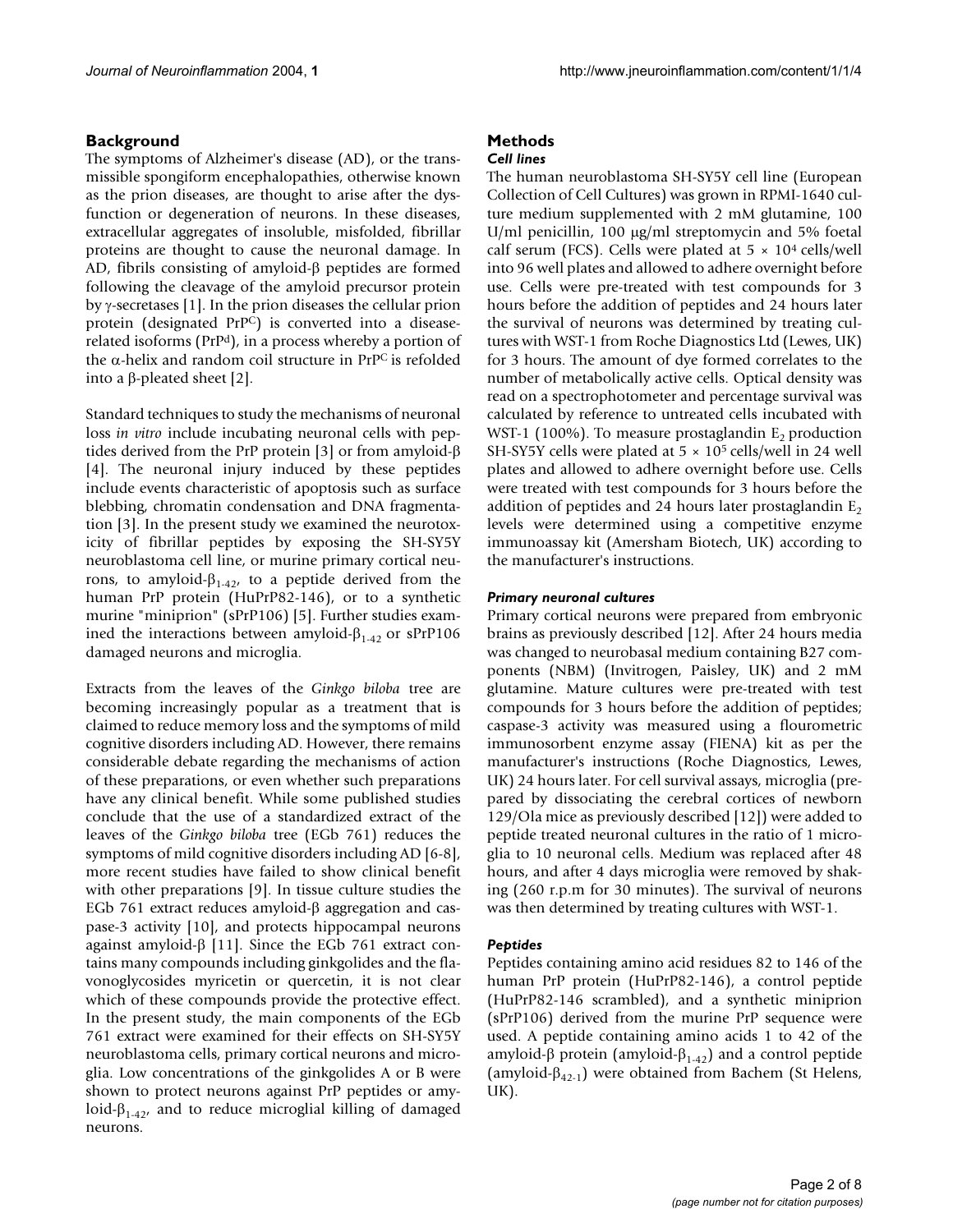<span id="page-2-0"></span>**Table 1: Ginkgolide-treated SH-SY5Y cells are resistant to PrP peptides/amyloid-**β**1-42: The survival of SHSY-5Y cells in control medium, medium containing 1** µ**M ginkgolides A, 1** µ**M ginkgolide B, 25** µ**M myricetin or 25** µ**M quercetin for 3 hours and subsequently incubated for 24 hours with 5** µ**M sPrP106, 10** µ**M HuPrP82-146 or 10** µ**M amyloid-**β**1-42. Values shown represent the percentage survival of cells compared to untreated cells. Each value is the mean ± SD from triplicate experiments repeated four times (12 observations).**

|                | untreated   | sPrP106    | HuPrP82-146   | amyloid- $\beta_{1-42}$ |
|----------------|-------------|------------|---------------|-------------------------|
| control medium | $100 \pm 3$ | $69 \pm 4$ | $64 \pm 6$    | $48 \pm 10$             |
| ginkgolide A   | $101 \pm 5$ | $99 + 3**$ | $101 \pm 2**$ | $99 + 4$ **             |
| ginkgolide B   | $99 \pm 3$  | $99 + 5**$ | $98 + 3**$    | $96 \pm 3$ **           |
| myricetin      | $101 \pm 7$ | $67 \pm 3$ | $65 \pm 3$    | $46 \pm 5$              |
| quercetin      | $100 \pm 4$ | $66 \pm 4$ | $66 \pm 5$    | $44 \pm 5$              |

 $**$  = Cell survival significantly greater ( $p < 0.05$ ) than cells incubated with peptides in the absence of drugs.

#### *Drugs*

Ginkgolide B, myricetin, quercetin, staurosporine, arachidonic acid, platelet-activating factor (PAF) and hydrogen peroxide were obtained from Sigma (Poole, UK). Ginkgolide A was obtained from Calbiochem (Nottingham, UK).

#### *Statistical analysis*

Comparison of treatment effects were carried out using one and two way analysis of variance techniques as appropriate. Post hoc comparisons of means were performed as necessary.

#### **Results**

#### *Ginkgolide-treated neurons are resistant to PrP peptides/ amyloid-*β*1-42*

SH-SY5Y cells were pre-treated with the ginkgolides A or B, or with the flavonoglycosides, myricetin or quercetin (at concentrations which did not affect the growth rate or survival of these cells) before the addition of 5  $\mu$ M sPrP106, 10 μM HuPrP82-146 or 10 μM amyloid- $β_{1.42}$ . The survival of cells pre-treated with 1 µM ginkgolide A and incubated with sPrP106, HuPrP82-146 or amyloid- $\beta_{1-42}$  was significantly higher than that of untreated cells incubated with these peptides. Cells pre-treated with 1 µM ginkgolide B were also resistant to the otherwise toxic effects of 5µM sPrP106, 10 µM HuPrP82-146 or 10 µM amyloid-β<sub>1-42</sub>. Pre-treatment of cells with 25 μM myricetin, or 25 µM quercetin, did not affect the toxicity of sPrP106, HuPrP82-146 or amyloid- $\beta_{1-42}$  (Table [1\)](#page-2-0). The survival of cells was not affected by the control peptides HuPrP82-146 scrambled or amyloid-β42-1 (data not shown).

In further studies cells were pre-treated with different concentrations of the ginkgolides prior to the addition of 20 μM amyloid- $β<sub>1-42</sub>$ . Pre-treatment with ginkgolides A or B resulted in a dose-dependent increase in neuronal survival (Fig 1). At concentrations less than 1  $\mu$ M, the survival of cells treated with ginkgolide B was significantly greater



#### Figure 1

**Ginkgolides protect neurons against amyloid-**β**1-42**: The survival of SH-SY5Y cells pre-treated with different concentrations of ginkgolide A (shaded circles) or ginkgolide B (open circles) for 3 hours, and thereafter incubated with 20  $μM$  amyloid- $β<sub>1-42</sub>$ . Cell survival was measured 24 hours later using the WST-1 method. Each value represents the mean percentage cell survival ± SD from triplicate experiments repeated four times (12 observations).

than that of cells treated with ginkgolide A. Pre-treatment with ginkgolide B also resulted in a dose-dependent increase in neuronal survival in response to 5 µM sPrP106 or 10 μM HuPrP82-146, as well as to 10 μM amyloid- $β_1$ .  $_{42}$  (Fig 2).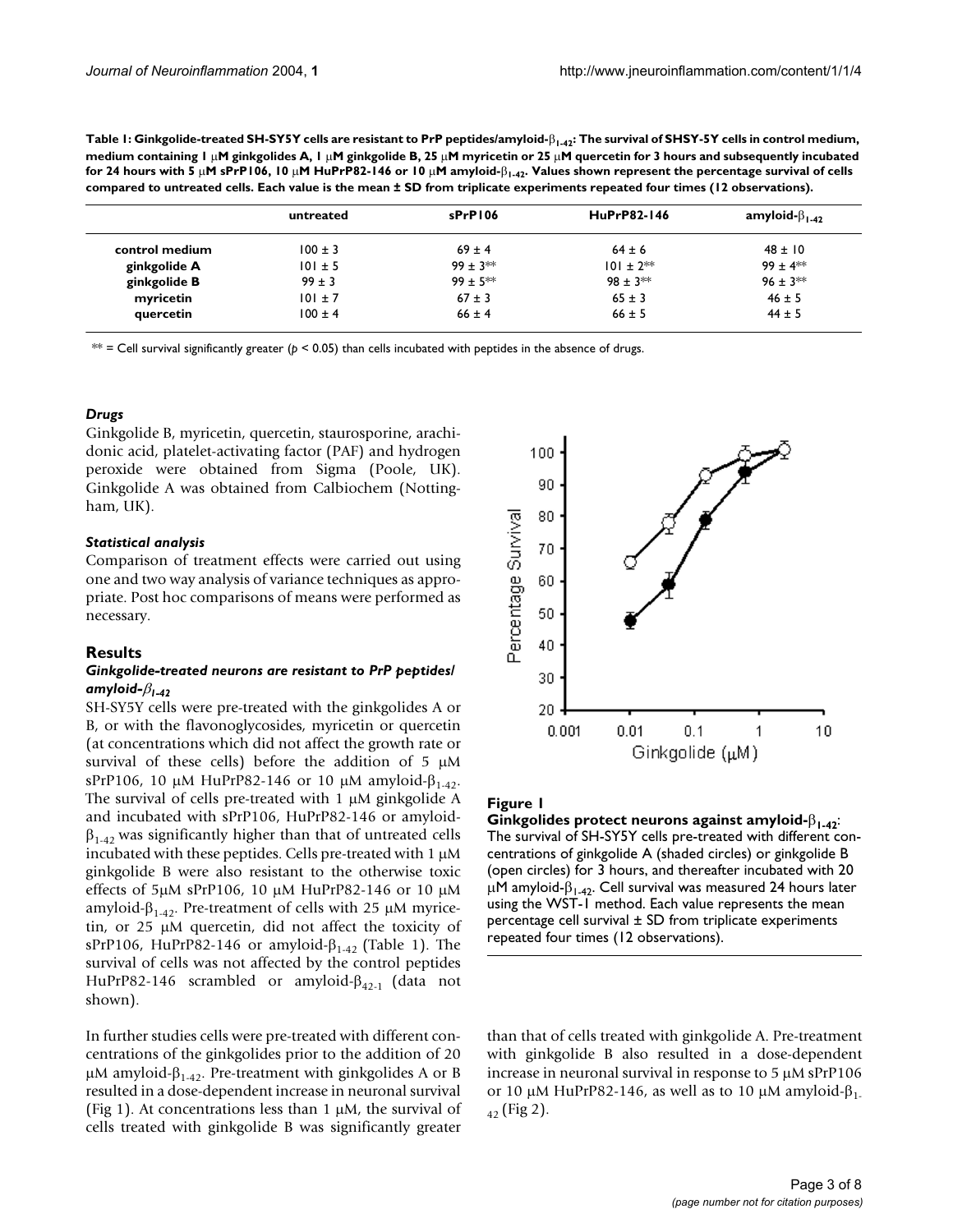

#### **Figure 2**

**Ginkgolide B protects neurons against amyloidogenic peptides**: The survival of SH-SY5Y cells pre-treated with different concentrations of ginkgolide B for 3 hours and thereafter incubated with 5  $\mu$ M sPrP106 (open squares), 10  $\mu$ M HuPrP82-146 (open circles) or 20  $\mu$ M amyloid- $\beta_{1-42}$  (shaded circles). Cell survival was measured 24 hours later using the WST-1 method. Each value represents the mean percentage cell survival ± SD from triplicate experiments repeated four times (12 observations).

To determine if the protective effect of ginkgolide B could be overcome by increasing the concentration of toxic peptides, different concentrations of amyloid  $\beta_{1-42}$  or sPrP106 were added to untreated SH-SY5Y cells or to cells pretreated with 1 μM ginkgolide B. Both amyloid  $β_{1-42}$  and sPrP106 caused a dose-dependent reduction in the survival of untreated cells, however, even high concentrations of amyloid  $β_{1-42}$  or sPrP106 (80 μM) did not reduce the survival of cells treated with  $1 \mu M$  ginkgolide B (Fig 3).

#### *Ginkgolides protect SH-SY5Y cells against the toxicity of PAF or arachidonic acid*

The toxicity of PrP peptides requires the activation of phospholipase  $A_2$  and the subsequent release of neurotoxins such as arachidonic acid and PAF [13]. To determine if ginkgolides blocked the activity of such neurotoxins, SH-SY5Y cells were pre-treated with 1  $\mu$ M ginkgolide B, and subsequently exposed to different concentrations of hydrogen peroxide, arachidonic acid, PAF or staurosporine. Pre-treatment with ginkgolide B did not affect



#### Figure 3

**The protective effect of ginkgolide B is non-competitive**: Untreated SH-SY5Y cells were incubated for 24 hours with different concentrations of amyloid- $\beta_{1-42}$  (open circles) or sPrP106 (open squares). Cells pre-treated for 3 hours with 1 µM ginkgolide B were subsequently incubated for 24 hours with different concentrations of amyloid- $\beta_{1-42}$  (closed circles) or sPrP106 (closed squares). Cell survival was measured 24 hours later using the WST-1 method. Each point represents the mean  $\pm$  SD from triplicate experiments repeated 4 times (12 observations).

the survival of cells subsequently incubated with hydrogen peroxide or staurosporine, but did significantly increase cell survival in cultures exposed to PAF or arachidonic acid (Table [2](#page-4-0)).

#### *Prostaglandin E2 production in ginkgolide treated cells*

The activation of cyclo-oxygenases (COX) and the production of prostaglandin  $E_2$  by amyloid- $\beta_{1-42}$  or PrP peptides is an essential step in the process that leads to neuronal loss in SH-SY5Y cells [14,15]. In the present studies, we were unable to detect prostaglandin  $E_2$  in untreated cells or cells incubated with control peptides. Levels of prostaglandin  $E<sub>2</sub>$  were significantly raised in cells treated with 10 μΜ HuPrP82-146, 10 μM amyloid- $β$ <sub>1-42</sub>, 10 μM arachidonic acid or 5 µM PAF. The production of prostaglandin E<sub>2</sub> in response to HuPrP82-146 or amyloid- $β<sub>1-42</sub>$  was reduced in cells that had been pre-treated with ginkgolides. It addition, pre-treatment with ginkgolides also reduced prostaglandin  $E_2$  production following the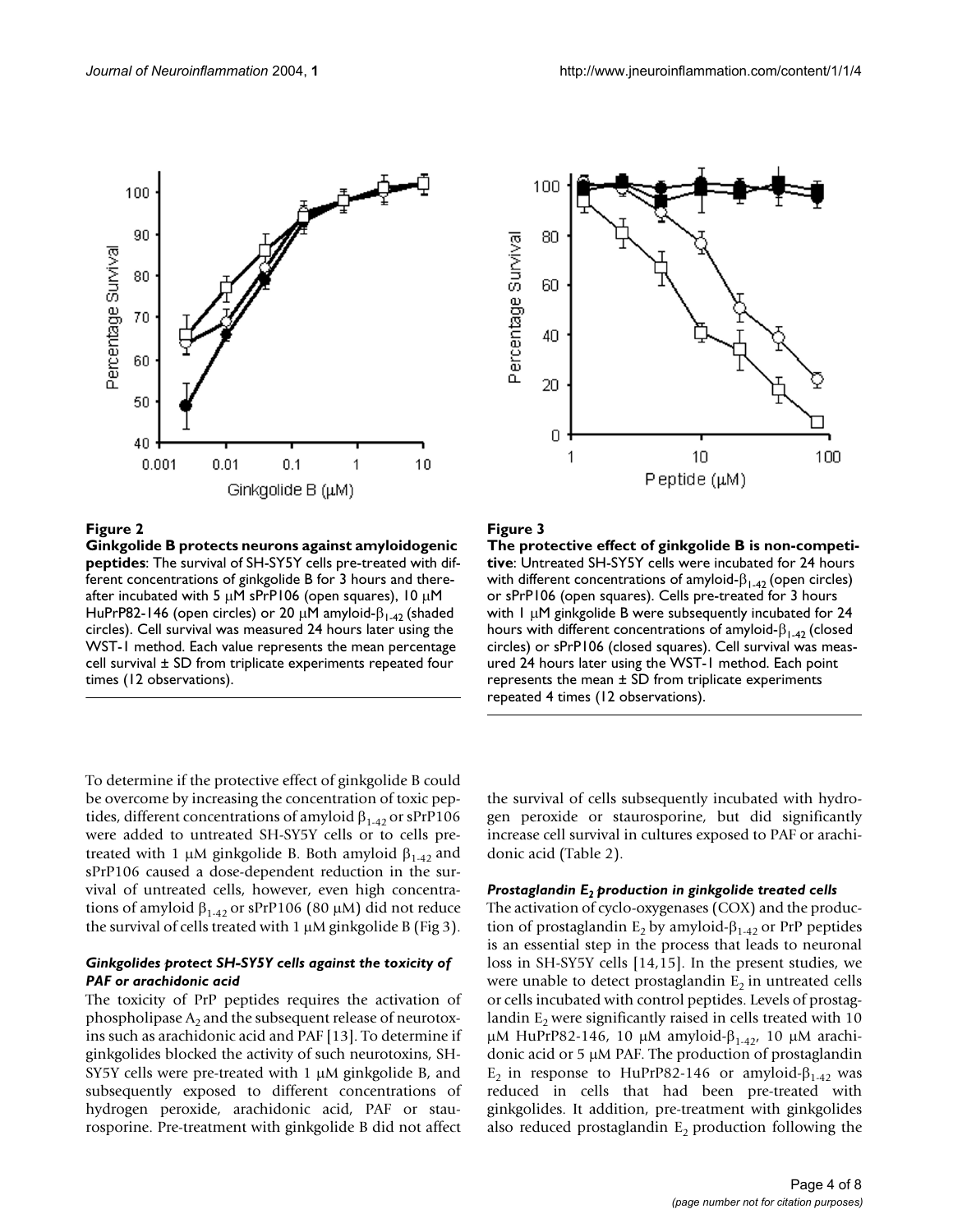<span id="page-4-0"></span>

| Table 2: Ginkgolide B-treated SH-SY5Y cells are resistant to PAF or arachidonic acid: The survival of untreated cells, and cells treated    |
|---------------------------------------------------------------------------------------------------------------------------------------------|
| with $\Gamma \mu$ M ginkgolide B, subsequently incubated with different neurotoxins at the concentrations shown. Values shown represent the |
| percentage survival of treated cells compared to untreated cells. Each value is the mean ± SD from triplicate experiments repeated          |
| three times (9 observations).                                                                                                               |

|                             | conc            | untreated cells | ginkgolide B-treated cells |
|-----------------------------|-----------------|-----------------|----------------------------|
| medium                      |                 | $100 \pm 3$     | $98 \pm 5$                 |
| arachidonic acid $(\mu M)$  | 50              | $14 \pm 2$      | $46 \pm 3**$               |
|                             | 25              | $25 \pm 5$      | $72 \pm 6$ **              |
|                             | 12.5            | $57 \pm 3$      | $93 \pm 4$ **              |
| hydrogen peroxide $(\mu M)$ | 20              | $3 \pm 1$       | $3 \pm 2$                  |
|                             | $\overline{10}$ | $7 \pm 2$       | $8 \pm 2$                  |
|                             | 5               | $46 \pm 4$      | $48 \pm 6$                 |
| PAF $(\mu M)$               | 40              | $18 \pm 1$      | $75 \pm 7**$               |
|                             | 20              | $37 \pm 2$      | $97 \pm 3**$               |
|                             | $\overline{10}$ | $62 \pm 3$      | $100 \pm 2**$              |
| staurosporine (ng/ml)       | 20              | $40 \pm 3$      | $38 \pm 3$                 |
|                             | 4               | $72 \pm 4$      | $69 \pm 2$                 |
|                             | 0.8             | $93 \pm 3$      | $95 \pm 3$                 |

\*\* = Cell survival significantly greater ( $p < 0.05$ ) than untreated cells incubated with neurotoxin.

<span id="page-4-1"></span>Table 3: Ginkgolides reduce prostaglandin E<sub>2</sub> production: Levels of prostaglandin E<sub>2</sub> produced by untreated SH-SY5Y cells, or cells pre**treated with 1** µ**M ginkgolide A, 1** µ**M ginkgolide B, 25** µ**M myricetin or 25** µ**M quercetin and thereafter incubated for 24 hours with 10**  µM arachidonic acid, 10 μM amyloid-β<sub>1-42</sub> 10 μM HuPrP82-146 or 5 μM PAF. Each value is the mean level of prostaglandin E<sub>2</sub> (pg/ml) ± **SD from triplicate experiments repeated three times (9 observations).**

|              | untreated | HuPrP82-146    | amyloid- $\beta_{1.42}$ | arachidonic acid  | <b>PAF</b>     |
|--------------|-----------|----------------|-------------------------|-------------------|----------------|
| Medium       | $20$      | $362 \pm 46$   | $323 \pm 39$            | $438 \pm 55$      | $157 \pm 38$   |
| ginkgolide A | $20$      | $66 \pm 40$ ** | $57 + 40**$             | $234 + 34**$      | $45 + 29**$    |
| ginkgolide B | $20$      | $20**$         | $25 + 27**$             | $145 \pm 30^{**}$ | $36 \pm 26$ ** |
| myricetin    | $20$      | $358 \pm 64$   | $327 \pm 36$            | $450 \pm 30$      | $149 \pm 28$   |
| quercetin    | $20$      | $349 \pm 51$   | $319 \pm 28$            | $442 \pm 45$      | $169 \pm 29$   |

\*\* = Prostaglandin E<sub>2</sub> production significantly less ( $p$  < 0.05) than in untreated cells.

addition of arachidonic acid or PAF (Table [3\)](#page-4-1). Pre-treatment of cells with myricetin or quercetin did not affect prostaglandin  $E_2$  production. The ginkgolides did not affect conversion of arachidonic acid to prostaglandin  $E_2$ in cell free systems (neuronal microsomes) showing that (in contrast to aspirin or ibuprofen) they did not have a direct effect on COX (data not shown).

#### *Ginkgolides reduce caspase-3 activity in primary cortical neurons*

Cellular lysates were prepared from primary cortical neurons incubated with 5 μM sPrP106 or 10 μM amyloid- $β_1$ .  $_{42}$  and tested for caspase-3 activity as a measure of apoptosis. Caspase-3 activity in cells treated with sPrP106 (6.9  $\pm$ 1.1 AFC units,  $n = 6$ ) was significantly reduced by pretreatment with 1  $\mu$ M ginkgolide B (1.2  $\pm$  1.3,  $p < 0.05$ ). Similarly, pre-treatment with 1  $\mu$ M ginkgolide B reduced the caspase-3 activity of neurons incubated with amyloidβ1-42 (5.7 ± 1.2 v 1.5 ± 0.5, *p* < 0.05). Pre-treating cells with myricetin or quercetin did not alter caspase-3 activity. In further studies primary cortical neurons treated with  $1 \mu M$ ginkgolide B were resistant to the toxicity of sPrP106 or amyloid-β<sub>1-42</sub> (data not shown).

#### *Microglial killing of PrP damaged neurons is blocked by ginkgolides*

Previous studies have shown that microglia kill neurons damaged by PrP peptides [16] or by amyloid-β [17]. In the present study, primary cortical neurons were pre-treated with ginkgolides for 3 hours prior to the addition of 5  $\mu$ M sPrP106 and then, after a further 3 hours, microglia. The survival of neurons in co-cultures containing sPrP106 and 1 µM ginkgolide A or 1 µM ginkgolide B was significantly higher than that of untreated neurons or neurons incubated with 25 µM quercetin or 25 µM myricetin and 10 µM sPrP106. Similarly, the survival of neurons in co-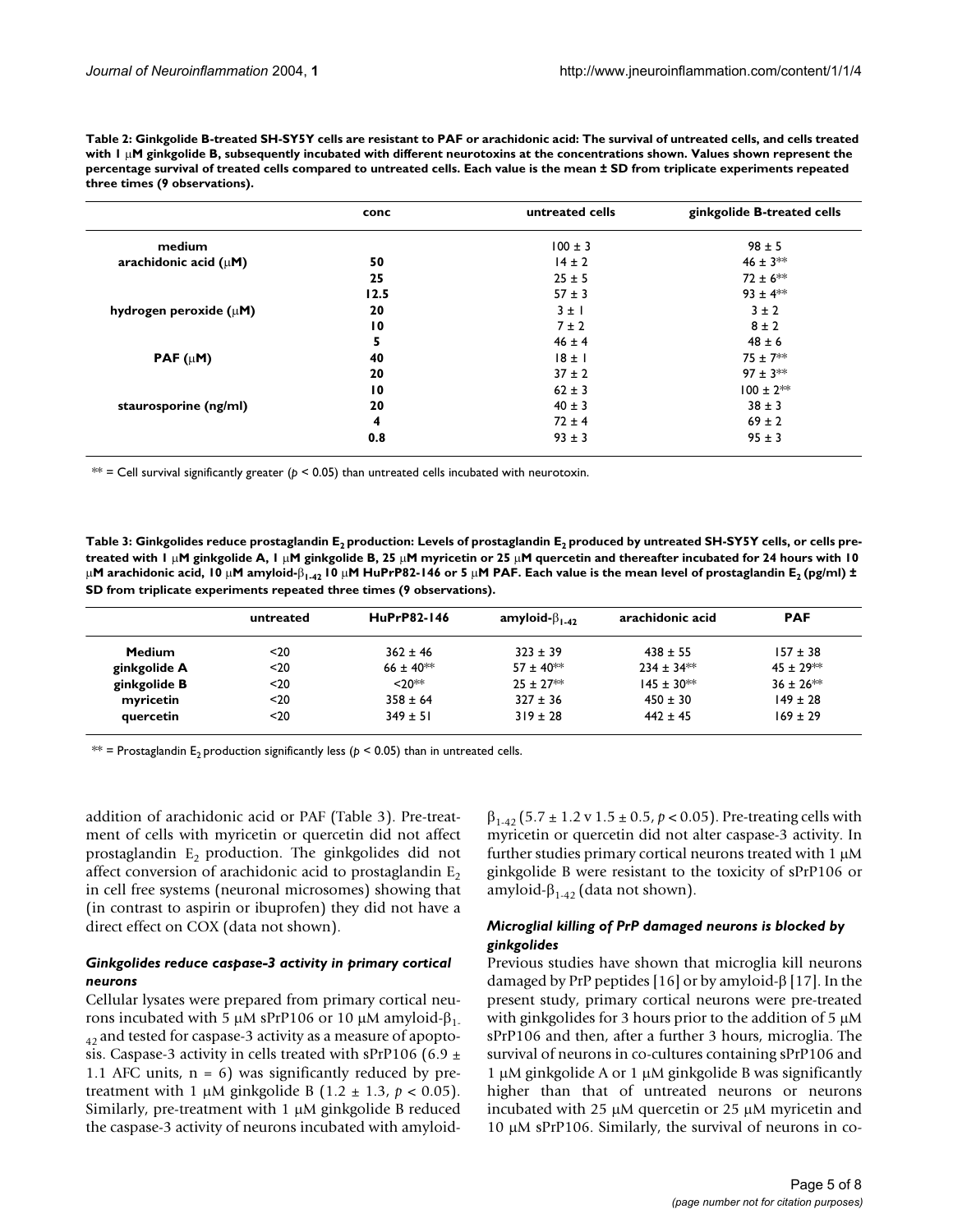

#### Figure 4

**Ginkgolides protect sPrP106 or amyloid-**β **damaged neurons against microglia**. Primary cortical neurons were pre-treated with control medium (Con), with 1 µM ginkgolide A, with  $1 \mu$ M ginkgolide B, with 25  $\mu$ M quercetin (Quer) or with 25  $\mu$ M myrecetin (Myr) for 3 hours were then incubated with 5  $\mu$ M sPrP106 (open squares) or 10  $\mu$ M amyloid- $\beta_{1-42}$  (shaded bars). Neuronal survival was determined 4 days later after the removal of microglia using the WST-1 assay. Values shown represent the percentage survival of treated cells compared to untreated cells. Each point represents the mean  $\pm$  SD from triplicate experiments repeated 4 times (12 observations).

cultures containing 10 μM amyloid- $β<sub>1-42</sub>$  and 1 μM ginkgolide A or 1 µM ginkgolide B was significantly higher than that of untreated neurons or neurons incubated with 25 µM quercetin or 25 µM myricetin and 10 µM amyloid- $\beta_{1-42}$  (Fig 4).

#### **Discussion**

In the present study the affects of individual components of the EGb 761 extract on some of the pathological processes that occur during AD or prion diseases were examined. Although previous studies suggest that the flavonoglycosides had protective properties against oxidative stress *in vitro* [18], we were unable to demonstrate a protective effect of myricetin or quercetin against PrP peptides or amyloid- $\beta_{1-42}$ . Moreover, recent studies reported that these flavonoglycosides have limited bioavailability after oral administration [19] raising doubts as to whether such compounds are responsible for the protective effects

of the EGb 761 extract. In contrast, both ginkgolides A and B prevented neuronal death in response to sPrP106, PrP peptides or to amyloid- $β<sub>1-42</sub>$ . The protective effects of the ginkgolides were dose-dependent, and both the ginkgolides protected neurons at nanomolar concentrations. Moreover, we found no evidence that the protective effect of the ginkgolide B could be overcome by increasing the concentration of sPrP106 or amyloid- $\beta_{1-42}$ . In AD and prion diseases the loss of neurons *in vivo* occurs though apoptosis [3,20], and although fibrillar PrP/amyloid-β peptides kill neurons *in vitro* the mechanisms that activate neuronal apoptosis remain unknown. In the present study both sPrP106 and amyloid- $β_{1-42}$  induced caspase-3, a marker of apoptosis that is increased in murine scrapie [21] and AD [22]. The presence of ginkgolides greatly reduced the activation of apoptotic pathways in these cells. The presence of ginkgolides also reduced microglial killing of neurons damaged by sPrP106 or amyloid- $β_{1.42}$ . Microglia respond to changes in neurons induced by PrP peptides [12] and our data are compatible with the hypothesis that pre-treatment with the ginkgolides prevents the PrP-induced changes that activate microglia.

It is worth noting that for many *Ginkgo biloba* extracts, extraction procedures are used that optimise the flavonoglycoside content. However, these procedures may result in extracts that contain different amounts of ginkgolides. Variations in the ginkgolide content of different extracts may be a factor in the variability of results obtained in clinical studies. The ginkgolides inhibit the activity of PAF [23] that is produced in neurons via the remodeling pathway [13], and a recent study showed that PAF antagonists protect neurons against the toxicity of PrP or amyloid-β peptides [24]. In the present study ginkgolide treated cells were resistant to the toxicity of PAF as well as that of PrP peptides or amyloid- $\beta_{1-4}$ . It was noteworthy that ginkgolide B was consistently stronger than that of ginkgolide A, consistent with prior reports that ginkgolide B has greater PAF antagonism than ginkgolide A [25].

Further studies were designed to determine how antagonism of PAF might prevent the toxicity of PrP or amyloidβ peptides. Levels of prostaglandin  $E_2$  (a measure of COX activity) are increased in the cerebrospinal fluid of patients with either Creutzfeldt-Jakob disease [26] or AD [27]. A causative role for prostaglandins in neurotoxicity was strengthened by *in vitro* observations that neurons treated with COX inhibitors, the enzymes that convert arachidonic acid to prostaglandins, are also resistant to prions [14] or amyloid- $\beta_{1-42}$  [15]. These results are compatible with epidemiological data that show that the use of COX inhibitors reduces the onset and severity of AD [28]. In the present study the addition of PAF stimulated the production of prostaglandin  $E_2$  from neuronal cells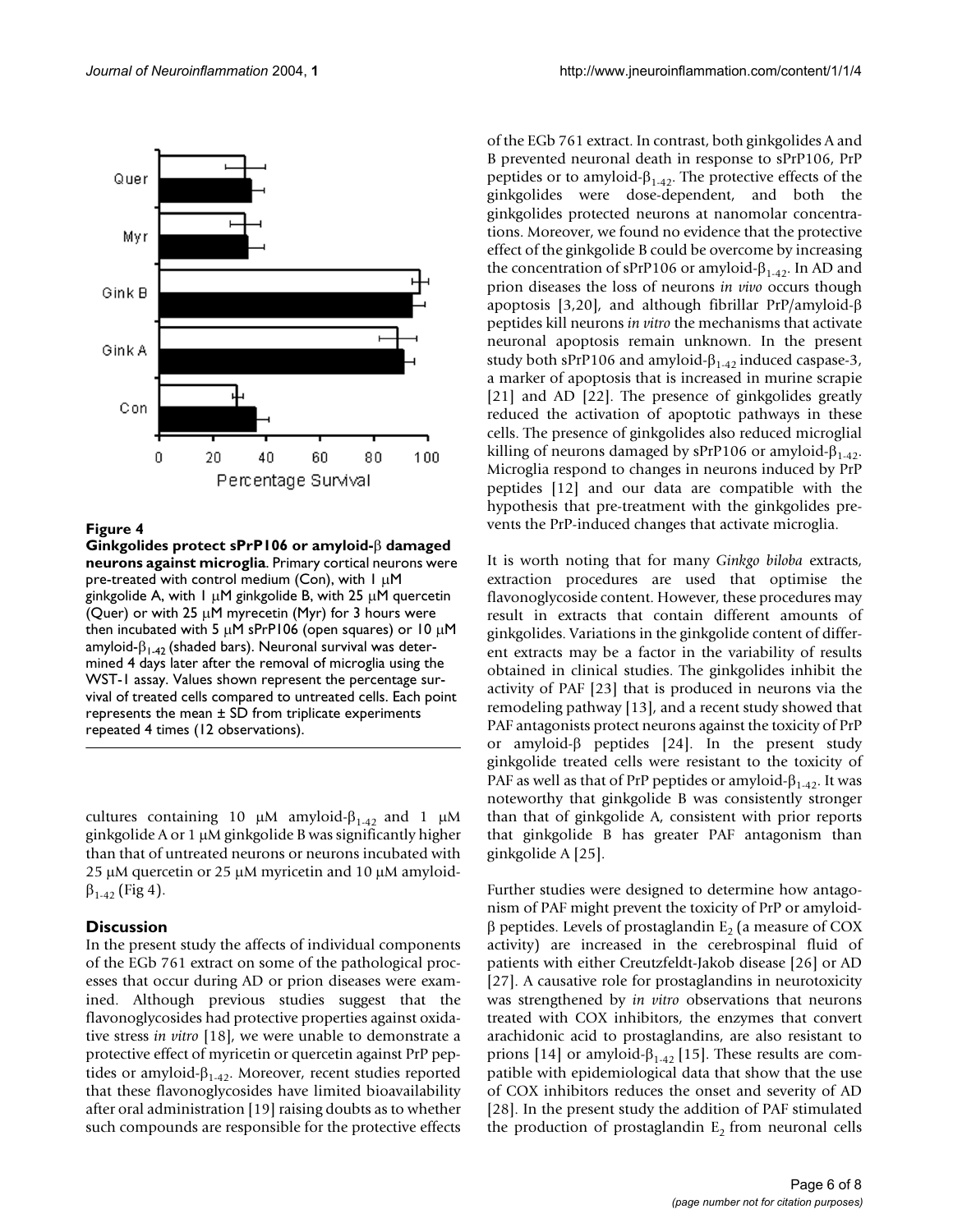suggesting that it activates neuronal COX. Furthermore, the ginkgolides reduced prostaglandin  $E<sub>2</sub>$  production after the addition of arachidonic acid or PAF, as well as in response to PrP or amyloid-β peptides, and cells pretreated with ginkgolide B were partially resistant to the toxicity of arachidonic acid. These results are compatible with the hypothesis that ginkgolides modulate the COX related production of toxic prostaglandins. It is worth noting that in cell free systems the ginkgolides did not affect the conversion of arachidonic acid to prostaglandins showing they did not have a direct effect on neuronal COX (data not shown).

#### **Conclusions**

The present study showed that neurons treated with nanomolar concentrations ginkgolides A or B are resistant to the otherwise toxic effects PrP peptides or amyloid- $β_1$ .  $_{42}$ . This protective effect coincided with reduced neuronal prostaglandin  $E_2$  production indicating that neuronal COX was impaired, compatible with previous observations that COX inhibitors protected neurons against PrP peptides [14] or amyloid- $β_{1.42}$  [15]. However, unlike aspirin or ibuprofen, the ginkgolides did not have a direct effect on COX enzymes. The protective effect of the ginkgolides *in vitro* correlated with their ability to inhibit PAF [25]. These compounds also prevented amyloid- $β<sub>1-42</sub>$ or sPrP106 treated neurons activating microglia resulting in increased neuronal survival in co-cultures. Recent studies showed that the bioavailability of ginkgolides after oral administration is high [19], although studies to determine if the ginkgolides cross the blood brain barrier and penetrate the central nervous system are still forthcoming. These results suggest that the ginkgolides have the potential to reduce neuronal loss in prion diseases or AD. However, the processes that underlie neuronal loss in prion or Alzheimer's diseases are varied and more complex than the simple model of neurodegeneration presented here, and further study is required to evaluate the benefits of these compounds.

#### **List of abbreviations**

Alzheimer's disease (AD), cyclo-oxygenases (COX), a standardized extract of the leaves of the *Ginkgo biloba* tree (EGb 761), fetal calf serum (FCS), flourometric immunosorbent enzyme assay (FIENA), a peptide containing amino acid residues 82 to 146 of the human PrP protein (HuPrP82-146), platelet activating factor (PAF), cellular prion protein (PrPC), disease-associated isoform of the prion protein (PrPd), synthetic miniprion (sPrP106).

#### **Competing interests**

None declared.

#### **Authors' contributions**

CB was responsible for the conception, planning of performance of experiments, and for writing this manuscript. Both MS and AW contributed to the planning of experiments, interpretation of results and the writing of the manuscript.

#### **Acknowledgements**

This work was supported by a grant from the European Commission (QLK3-CT-2001-00283), the Italian Ministry of Health (RF 2001.96) and the Italian Ministry of University and Research (PRIN 2001).

#### **References**

- 1. Esler WP, Wolfe MS: **[A portrait of Alzheimer secretases new](http://www.ncbi.nlm.nih.gov/entrez/query.fcgi?cmd=Retrieve&db=PubMed&dopt=Abstract&list_uids=10.1126/science.1064638) [features and familiar faces](http://www.ncbi.nlm.nih.gov/entrez/query.fcgi?cmd=Retrieve&db=PubMed&dopt=Abstract&list_uids=10.1126/science.1064638)[.](http://www.ncbi.nlm.nih.gov/entrez/query.fcgi?cmd=Retrieve&db=PubMed&dopt=Abstract&list_uids=11520976)** *Science* 2001, **293:**1449-1454.
- 2. Pan KM, Baldwin M, Nguyen J, Gasset M, Serban A, Groth D, Melhorn I, Huang Z, Fletterick RJ, Cohen FE: **[Conversion of alpha-helices](http://www.ncbi.nlm.nih.gov/entrez/query.fcgi?cmd=Retrieve&db=PubMed&dopt=Abstract&list_uids=7902575) [into beta-sheets features in the formation of the scrapie](http://www.ncbi.nlm.nih.gov/entrez/query.fcgi?cmd=Retrieve&db=PubMed&dopt=Abstract&list_uids=7902575) [prion proteins.](http://www.ncbi.nlm.nih.gov/entrez/query.fcgi?cmd=Retrieve&db=PubMed&dopt=Abstract&list_uids=7902575)** *Proc Natl Acad Sci U S A* 1993, **90:**10962-10966.
- 3. Forloni G, Angeretti N, Chiesa R, Monzani E, Salmona M, Bugiani O, Tagliavini F: **[Neurotoxicity of a prion protein fragment](http://www.ncbi.nlm.nih.gov/entrez/query.fcgi?cmd=Retrieve&db=PubMed&dopt=Abstract&list_uids=10.1038/362543a0)[.](http://www.ncbi.nlm.nih.gov/entrez/query.fcgi?cmd=Retrieve&db=PubMed&dopt=Abstract&list_uids=8464494)** *Nature* 1993, **362:**543-546.
- 4. Yankner BA, Dawes LR, Fisher S, Villa-Komaroff L, Oster-Granite ML, Neve RL: **[Neurotoxicity of a fragment of the amyloid precur](http://www.ncbi.nlm.nih.gov/entrez/query.fcgi?cmd=Retrieve&db=PubMed&dopt=Abstract&list_uids=2474201)[sor associated with Alzheimer's disease.](http://www.ncbi.nlm.nih.gov/entrez/query.fcgi?cmd=Retrieve&db=PubMed&dopt=Abstract&list_uids=2474201)** *Science* 1989, **245:**417-420.
- 5. Bonetto V, Massignan T, Chiesa R, Morbin M, Mazzoleni G, Diomede L, Angeretti N, Colombo L, Forlomi G, Tagliavini F, Salmona M: **[Syn](http://www.ncbi.nlm.nih.gov/entrez/query.fcgi?cmd=Retrieve&db=PubMed&dopt=Abstract&list_uids=10.1074/jbc.M203275200)[thetic miniprion PrP106](http://www.ncbi.nlm.nih.gov/entrez/query.fcgi?cmd=Retrieve&db=PubMed&dopt=Abstract&list_uids=10.1074/jbc.M203275200)[.](http://www.ncbi.nlm.nih.gov/entrez/query.fcgi?cmd=Retrieve&db=PubMed&dopt=Abstract&list_uids=12058037)** *J Biol Chem* 2002, **277:**31327-31334.
- 6. Oken BS, Storzbach DM, Kaye JA: **[The efficacy of Ginkgo biloba](http://www.ncbi.nlm.nih.gov/entrez/query.fcgi?cmd=Retrieve&db=PubMed&dopt=Abstract&list_uids=10.1001/archneur.55.11.1409) [on cognitive function in Alzheimer disease](http://www.ncbi.nlm.nih.gov/entrez/query.fcgi?cmd=Retrieve&db=PubMed&dopt=Abstract&list_uids=10.1001/archneur.55.11.1409)[.](http://www.ncbi.nlm.nih.gov/entrez/query.fcgi?cmd=Retrieve&db=PubMed&dopt=Abstract&list_uids=9823823)** *Arch Neurol* 1998, **55:**1409-1415.
- 7. Le Bars PL, Velasco FM, Ferguson JM, Dessain EC, Kieser M, Hoerr R: **[Influence of the severity of cognitive impairment on the](http://www.ncbi.nlm.nih.gov/entrez/query.fcgi?cmd=Retrieve&db=PubMed&dopt=Abstract&list_uids=10.1159/000048668) effect of the Gnkgo biloba extract EGb 761 in Alzheimer's [disease](http://www.ncbi.nlm.nih.gov/entrez/query.fcgi?cmd=Retrieve&db=PubMed&dopt=Abstract&list_uids=10.1159/000048668)[.](http://www.ncbi.nlm.nih.gov/entrez/query.fcgi?cmd=Retrieve&db=PubMed&dopt=Abstract&list_uids=11803237)** *Neuropsychobiology* 2002, **45:**19-26.
- 8. Mix JA, Crews WD: **[A double-blind, placebo-controlled, rand](http://www.ncbi.nlm.nih.gov/entrez/query.fcgi?cmd=Retrieve&db=PubMed&dopt=Abstract&list_uids=10.1002/hup.412)[omized trial of Ginkgo biloba extract EGb 761 in a sample of](http://www.ncbi.nlm.nih.gov/entrez/query.fcgi?cmd=Retrieve&db=PubMed&dopt=Abstract&list_uids=10.1002/hup.412) [cognitively intact older adults: neuropsychological findings](http://www.ncbi.nlm.nih.gov/entrez/query.fcgi?cmd=Retrieve&db=PubMed&dopt=Abstract&list_uids=10.1002/hup.412)[.](http://www.ncbi.nlm.nih.gov/entrez/query.fcgi?cmd=Retrieve&db=PubMed&dopt=Abstract&list_uids=12404671)** *Hum Psychopharmacol* 2002, **17:**267-277.
- 9. Solomon PR, Adams F, Silver A, Zimmer J, DeVeaux R: **[Ginkgo for](http://www.ncbi.nlm.nih.gov/entrez/query.fcgi?cmd=Retrieve&db=PubMed&dopt=Abstract&list_uids=10.1001/jama.288.7.835) [memory enhancement: a randomized controlled trial](http://www.ncbi.nlm.nih.gov/entrez/query.fcgi?cmd=Retrieve&db=PubMed&dopt=Abstract&list_uids=10.1001/jama.288.7.835)[.](http://www.ncbi.nlm.nih.gov/entrez/query.fcgi?cmd=Retrieve&db=PubMed&dopt=Abstract&list_uids=12186600)** *JAMA* 2002, **288:**835-840.
- 10. Luo Y, Smith JV, Paramasivam V, Burdick A, Curry KJ, Buford JP, Khan I, Netzer WJ, Xu H, Butko P: **[Inhibition of amyloid-beta aggre](http://www.ncbi.nlm.nih.gov/entrez/query.fcgi?cmd=Retrieve&db=PubMed&dopt=Abstract&list_uids=10.1073/pnas.182425199)[gation and caspase-3 activation by the Ginkgo biloba extract](http://www.ncbi.nlm.nih.gov/entrez/query.fcgi?cmd=Retrieve&db=PubMed&dopt=Abstract&list_uids=10.1073/pnas.182425199) [EGb761](http://www.ncbi.nlm.nih.gov/entrez/query.fcgi?cmd=Retrieve&db=PubMed&dopt=Abstract&list_uids=10.1073/pnas.182425199)[.](http://www.ncbi.nlm.nih.gov/entrez/query.fcgi?cmd=Retrieve&db=PubMed&dopt=Abstract&list_uids=12213959)** *Proc Natl Acad Sci U S A* 2002, **99:**12197-12202.
- 11. Bastianetto S, Ramassamy C, Dore S, Christen Y, Poirier J, Quirion R: **[The Ginkgo biloba extract \(EGb 761\) protects hippocampal](http://www.ncbi.nlm.nih.gov/entrez/query.fcgi?cmd=Retrieve&db=PubMed&dopt=Abstract&list_uids=10.1046/j.1460-9568.2000.00069.x) [neurons against cell death induced by beta-amyloid](http://www.ncbi.nlm.nih.gov/entrez/query.fcgi?cmd=Retrieve&db=PubMed&dopt=Abstract&list_uids=10.1046/j.1460-9568.2000.00069.x)[.](http://www.ncbi.nlm.nih.gov/entrez/query.fcgi?cmd=Retrieve&db=PubMed&dopt=Abstract&list_uids=10886329)** *Eur J Neurosci* 2000, **12:**1882-1890.
- 12. Bate C, Boshuizen RS, Langeveld JP, Williams A: **[Temporal and spa](http://www.ncbi.nlm.nih.gov/entrez/query.fcgi?cmd=Retrieve&db=PubMed&dopt=Abstract&list_uids=10.1097/00001756-200209160-00025)[tial relationship between the death of PrP-damaged neu](http://www.ncbi.nlm.nih.gov/entrez/query.fcgi?cmd=Retrieve&db=PubMed&dopt=Abstract&list_uids=10.1097/00001756-200209160-00025)[rones and microglial activation](http://www.ncbi.nlm.nih.gov/entrez/query.fcgi?cmd=Retrieve&db=PubMed&dopt=Abstract&list_uids=10.1097/00001756-200209160-00025)[.](http://www.ncbi.nlm.nih.gov/entrez/query.fcgi?cmd=Retrieve&db=PubMed&dopt=Abstract&list_uids=12352629)** *Neuroreport* 2002, **13:**1695-1700.
- 13. Aihara M, Ishii S, Kume K, Shimizu T: **[Interaction between neu](http://www.ncbi.nlm.nih.gov/entrez/query.fcgi?cmd=Retrieve&db=PubMed&dopt=Abstract&list_uids=10.1046/j.1365-2443.2000.00333.x)[rone and microglia mediated by latelet-activating factor](http://www.ncbi.nlm.nih.gov/entrez/query.fcgi?cmd=Retrieve&db=PubMed&dopt=Abstract&list_uids=10.1046/j.1365-2443.2000.00333.x)[.](http://www.ncbi.nlm.nih.gov/entrez/query.fcgi?cmd=Retrieve&db=PubMed&dopt=Abstract&list_uids=10886367)** *Genes Cells* 2000, **5:**397-406.
- 14. Bate C, Rutherford S, Gravenor M, Reid S, Williams A: **[Cyclo-oxy](http://www.ncbi.nlm.nih.gov/entrez/query.fcgi?cmd=Retrieve&db=PubMed&dopt=Abstract&list_uids=10.1097/00001756-200210280-00021)[genase inhibitors protect against prion-induced neurotoxic](http://www.ncbi.nlm.nih.gov/entrez/query.fcgi?cmd=Retrieve&db=PubMed&dopt=Abstract&list_uids=10.1097/00001756-200210280-00021)[ity in vitro](http://www.ncbi.nlm.nih.gov/entrez/query.fcgi?cmd=Retrieve&db=PubMed&dopt=Abstract&list_uids=10.1097/00001756-200210280-00021)[.](http://www.ncbi.nlm.nih.gov/entrez/query.fcgi?cmd=Retrieve&db=PubMed&dopt=Abstract&list_uids=12395095)** *Neuroreport* 2002, **13:**1933-1938.
- 15. Bate C, Veerhuis R, Eikelenboom P, Williams A: **[Neurones treated](http://www.ncbi.nlm.nih.gov/entrez/query.fcgi?cmd=Retrieve&db=PubMed&dopt=Abstract&list_uids=10.1097/00001756-200311140-00018) [with cyclo-oxygenase-1 inhibitors are resistant to amyloid](http://www.ncbi.nlm.nih.gov/entrez/query.fcgi?cmd=Retrieve&db=PubMed&dopt=Abstract&list_uids=10.1097/00001756-200311140-00018)[beta1-42](http://www.ncbi.nlm.nih.gov/entrez/query.fcgi?cmd=Retrieve&db=PubMed&dopt=Abstract&list_uids=10.1097/00001756-200311140-00018)[.](http://www.ncbi.nlm.nih.gov/entrez/query.fcgi?cmd=Retrieve&db=PubMed&dopt=Abstract&list_uids=14600505)** *Neuroreport* 2003, **14:**2099-2103.
- 16. Brown DR, Schmidt B, Kretzschmar HA: **[Role of microglia and](http://www.ncbi.nlm.nih.gov/entrez/query.fcgi?cmd=Retrieve&db=PubMed&dopt=Abstract&list_uids=10.1038/380345a0) [host prion protein in neurotoxicity of a prion protein](http://www.ncbi.nlm.nih.gov/entrez/query.fcgi?cmd=Retrieve&db=PubMed&dopt=Abstract&list_uids=10.1038/380345a0) [fragment](http://www.ncbi.nlm.nih.gov/entrez/query.fcgi?cmd=Retrieve&db=PubMed&dopt=Abstract&list_uids=10.1038/380345a0)[.](http://www.ncbi.nlm.nih.gov/entrez/query.fcgi?cmd=Retrieve&db=PubMed&dopt=Abstract&list_uids=8598929)** *Nature* 1996, **380:**345-347.
- 17. Meda L, Cassatella MA, Szendrei GI, Otvos LJ, Baron P, Villalba M, Ferrari D, Rossi F: **[Activation of microglial cells by beta-amy](http://www.ncbi.nlm.nih.gov/entrez/query.fcgi?cmd=Retrieve&db=PubMed&dopt=Abstract&list_uids=10.1038/374647a0)[loid protein and interferon-gamma](http://www.ncbi.nlm.nih.gov/entrez/query.fcgi?cmd=Retrieve&db=PubMed&dopt=Abstract&list_uids=10.1038/374647a0)[.](http://www.ncbi.nlm.nih.gov/entrez/query.fcgi?cmd=Retrieve&db=PubMed&dopt=Abstract&list_uids=7715705)** *Nature* 1995, **374:**647-650.
- 18. Oyama Y, Fuchs PA, Katayama N, Noda K: **[Myricetin and querce](http://www.ncbi.nlm.nih.gov/entrez/query.fcgi?cmd=Retrieve&db=PubMed&dopt=Abstract&list_uids=10.1016/0006-8993(94)91431-1)[tin, the flavonoid constituents of Ginkgo biloba extract,](http://www.ncbi.nlm.nih.gov/entrez/query.fcgi?cmd=Retrieve&db=PubMed&dopt=Abstract&list_uids=10.1016/0006-8993(94)91431-1)**